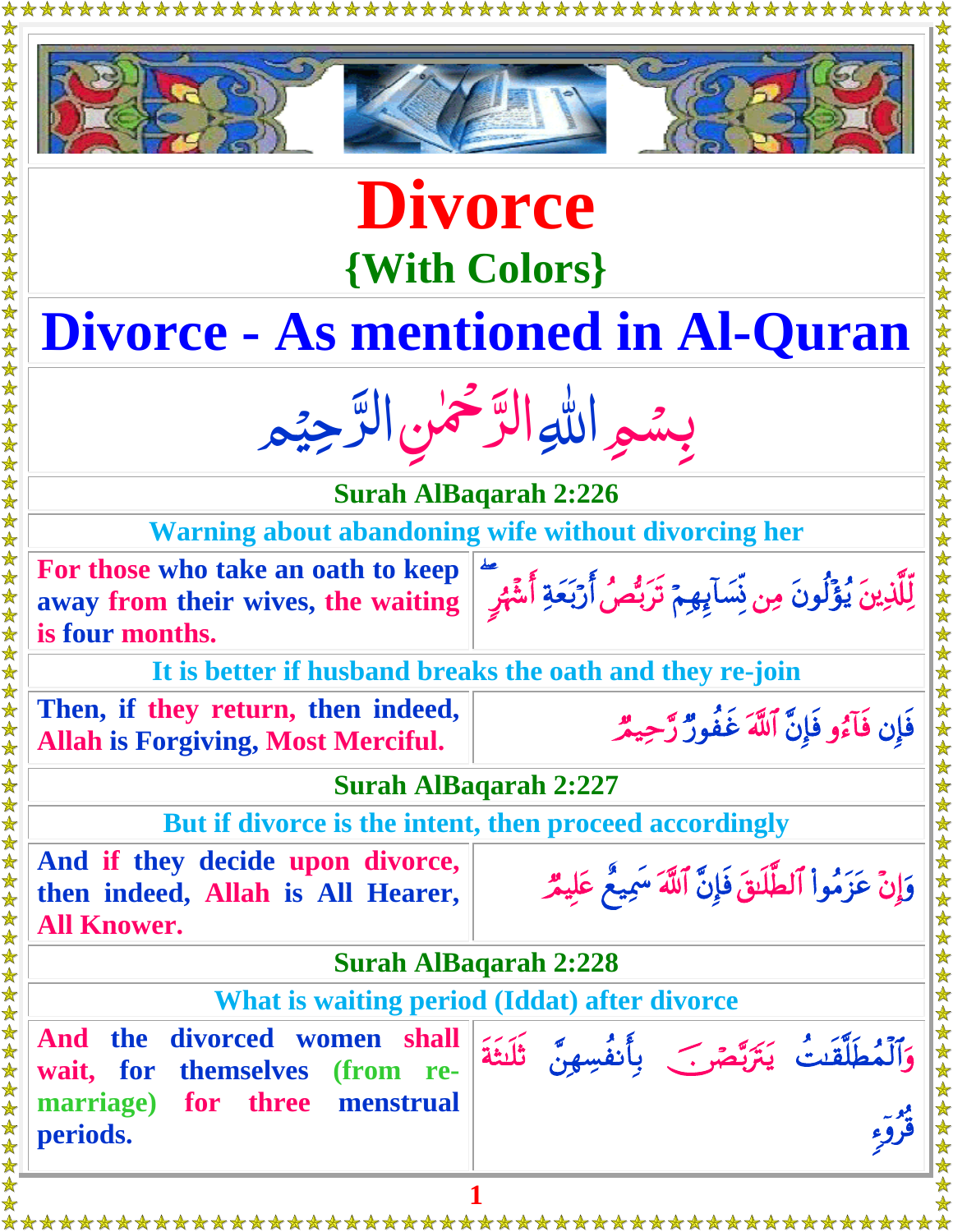|                                                                                                                                                             | Unlawful to conceal pregnancy after divorce                                                                                        |
|-------------------------------------------------------------------------------------------------------------------------------------------------------------|------------------------------------------------------------------------------------------------------------------------------------|
| And it is not lawful for them that<br>they should conceal that which<br>Allah has created in their wombs,<br>if they believe in Allah and the               | وَ لَا خَيِلٌ هَٰنَّ أَن يَكْتُمْنَ مَا خَلَقَ ٱللَّهُ فِيَ<br>أَرْحَامِهِنَّ إِن كُنَّ يُؤْمِنَّ بِٱللَّهِ وَٱلْيَوْمِرِٱلْأَخِرِ |
| day of Hereafter.                                                                                                                                           |                                                                                                                                    |
|                                                                                                                                                             | Husband has more right to take wife back after divorce is pronounced                                                               |
| And their husbands have more right<br>to take them back in that (period),<br>if they desire reconciliation.                                                 | وَبُعُولَتُهُنَّ أَحَقُّ بِرَدِّهِنَّ فِى ذَٰٰزِلِكَ إِنْ أَرَادُوٓاْ                                                              |
| <b>Women also have rights</b>                                                                                                                               |                                                                                                                                    |
| And they (women) have (rights)<br>over<br>them<br>those<br>similar<br>to<br>according to what is equitable, and                                             | وَلَهُنَّ مِثْلُ ٱلَّذِى عَلَيْهِنَّ بِٱلۡعَٰزُوفِ ۚ وَلِلرِّجَالِ<br>عَلَيۡهِنَّ دَرَجَةٌ ۚ وَٱللَّهُ عَزِيزٌ حَكِيمٌ             |
| men have above them a degree.<br>And Allah is All Mighty, All Wise.                                                                                         |                                                                                                                                    |
|                                                                                                                                                             | <b>Surah AlBaqarah 2:229</b>                                                                                                       |
| Divorce is twice - Husband and wife can get back together by reconciling<br>during Iddat or re-marrying after Iddat only twice<br>女女女女女女女女女女女女女女女女女女女女女女女女女 |                                                                                                                                    |
|                                                                                                                                                             |                                                                                                                                    |
| The divorce is twice.                                                                                                                                       | ا ٱلطَّلَاقُ مَرَّتَانِ                                                                                                            |
|                                                                                                                                                             | What should husband do after the divorce is pronounced                                                                             |
| Then (a woman) must be kept on<br>reasonable terms.                                                                                                         |                                                                                                                                    |
| Or be separated with kindness.                                                                                                                              |                                                                                                                                    |
|                                                                                                                                                             | When divorcing, do not take back whatever has been given to wife                                                                   |
| And it is not lawful for you that<br>you take back from that which you<br>have given them<br>(women) of                                                     | وَلَا يُحِلُّ لَكُمْ أَن تَأْخُذُواْ مِمَّآ ءَاتَيْتُمُوهُنَّ  <br>مَدَّ                                                           |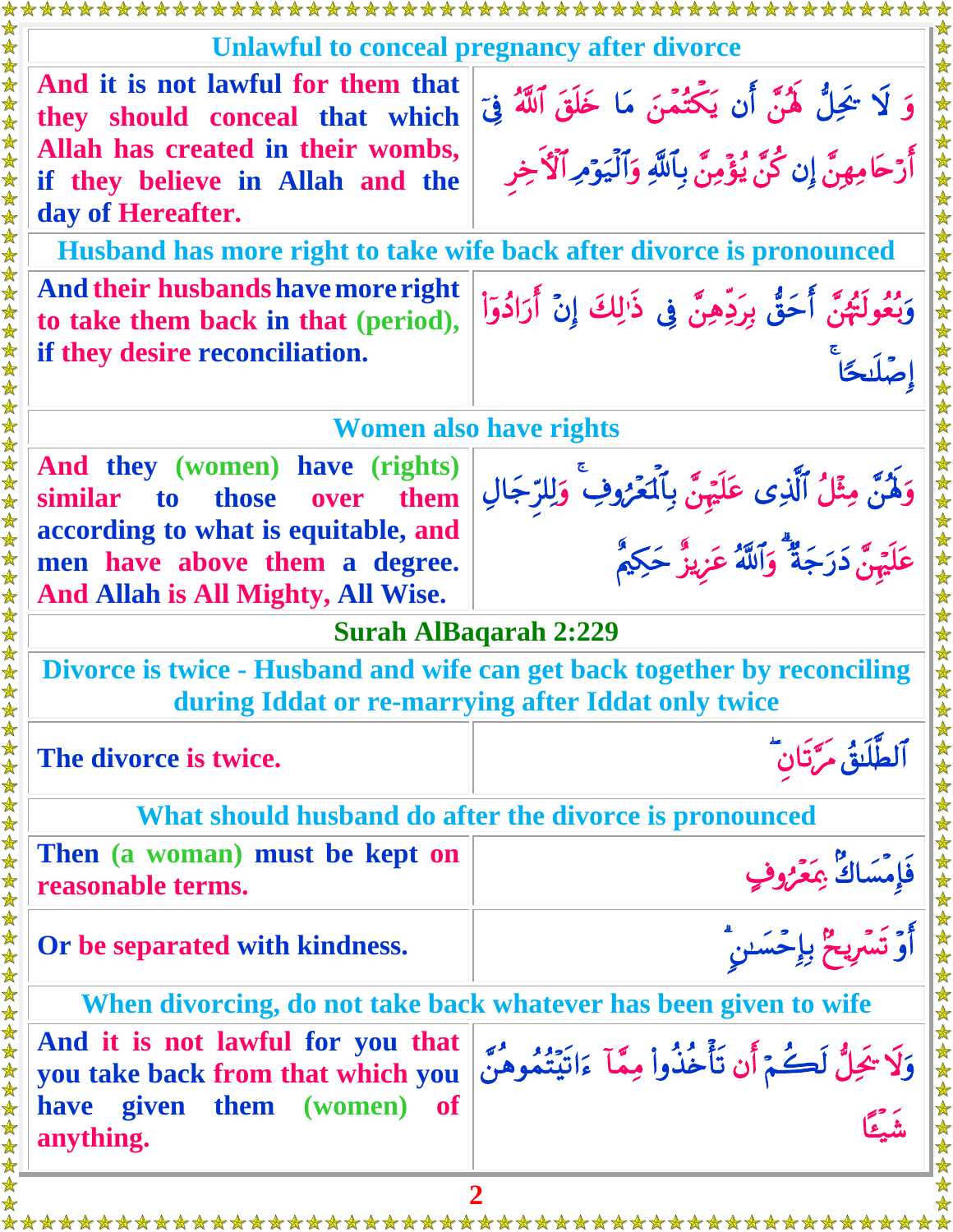## **Woman has right to seek divorce too (Khula)**

**Except that both fear that they may not keep the limits (ordained by) Allah. Then if you fear that they may not keep the limits set by Allah, then it is no sin for either of them in that by which she ransoms herself.**

إِلَّا ۚ أَن حَجَّافَآ أَلَّا يُقِيمًا ۚ حُدُودَ ٱللَّهِ ۖ فَإِنَّ خِفْتُمْ أَلَا يُقِيمًا حُدُودَ أَلَّكِ فَلَا جُنَاحَ عَلَيْهِمَا فِيهَا ٱفْتَدَتْ بِهِۦ \*

تِلْكَ حُدُودُ ٱللَّهِ فَلَا تَعْتَدُوهَا ۖ وَمَن يَتَعَدَّ

حُدُودَ ٱللَّهِ فَأَوْلَتِيكَ هَـمُ ٱلْطَلِلْمُونَ

فإن طلقهًا فلاَ تَحِلُّ لَهُ مِنْ بَعِّدُ

**Take Allah's commands seriously in the matter of divorce**

**These are the limits set by Allah, so do not transgress them. And whoever transgresses the limits set by Allah, then it is those who are the wrongdoers.**

**Surah AlBaqarah 2:230**

**Third divorce and marriage is finished**

**Then if he has divorced her (for the third time), then she is not lawful to him afterward.**

**After three divorces a man can marry his ex-wife only if she is first married to another man and if that man (second husband) divorces her. Pre-planned marriage and divorce (halala) is forbidden and is a sin**

**Until she marries a husband other than him. Then if he (new husband) divorces her, then it is no sin upon them both (woman and the former husband) that they reunite together, if they think that they may keep the limits set by Allah.** 

حَقٌّ، تَنكِحَ زَوْجًا غَيْرَهُۥ ۖ فَإِن طَلَّقَهَا فَلَا جُنَاحَ عَلَيْهَمَآ أَن يَتَرَاجَعَآ إِن ظَنَّآ أَن يُقِيمَا حُدُودَ اُللَّهِ

**Take Allah's commands seriously in the matter of divorce.**

**And these are the limits (ordained by) Allah, which He makes clear for a people who have knowledge.**

وَتِلْكَ حُدُودُ ٱللَّهِ يُبَيِّنُهَا لِقَوْمِ يَعْلَمُونَ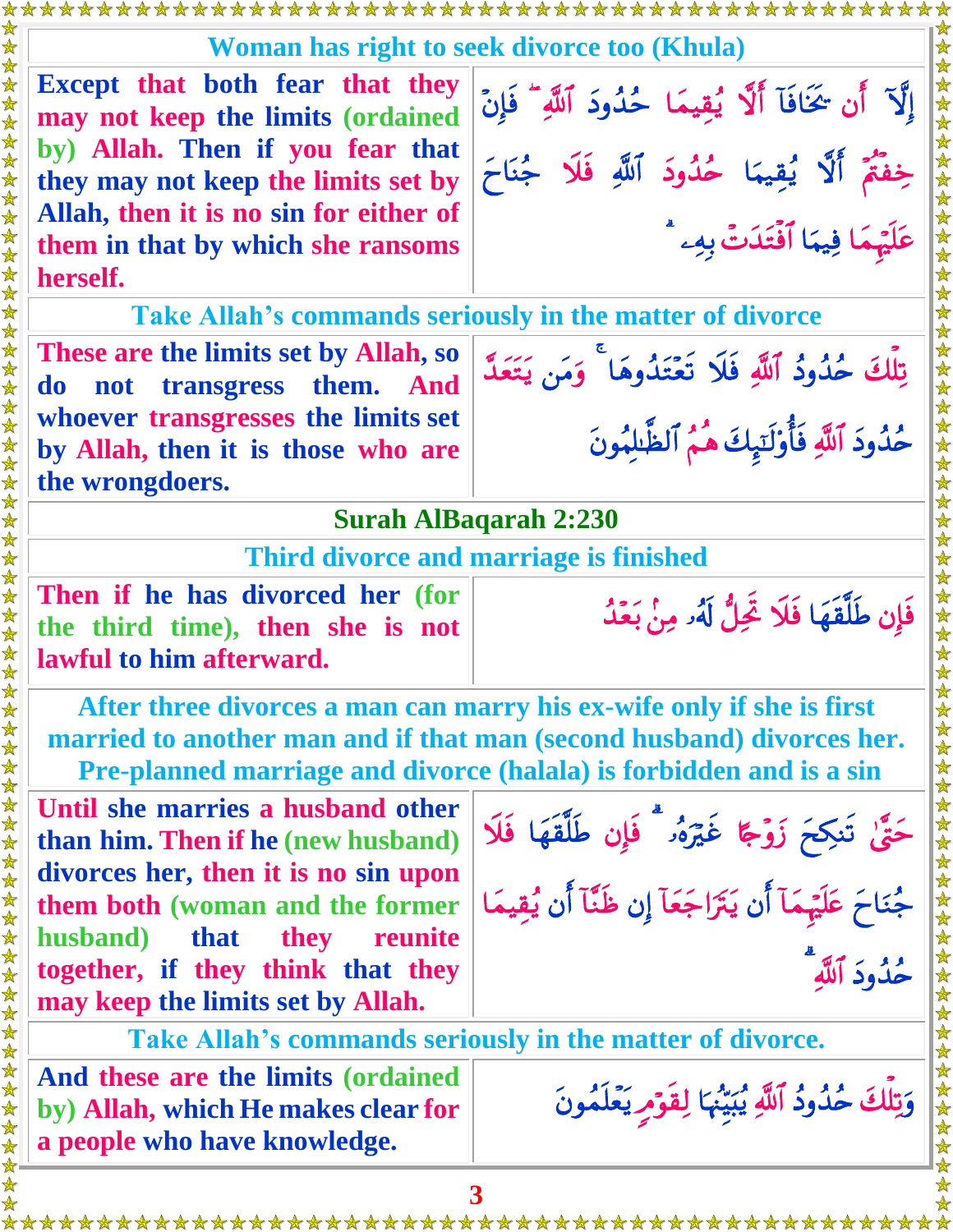|                                                                           | <b>Surah AlBagarah 2:231</b>                                                                         |
|---------------------------------------------------------------------------|------------------------------------------------------------------------------------------------------|
|                                                                           | After divorce, when waiting period (Iddat) is reached- proceed as follows                            |
| And when you have divorced<br>women, and they have reached<br>their term. | وَإِذَا طَلَّقَتُمُ ٱلنِّسَآءَ فَبَلَغَنَ أَجَلَهُنَّ                                                |
|                                                                           | <b>Keep them by re-marrying</b>                                                                      |
| them on reasonable<br>Then keep<br>terms.                                 | فَأَمْسِكُوهُمْ ﴾ عَفَرُوفٍ                                                                          |
| Or depart with them by sending them away                                  |                                                                                                      |
| Or separate them on reasonable<br>terms.                                  | <sup>ٷ</sup> ۄۦ<br>ٲۅڛڗڂۅۿڹ؋ڮۼۯۅڡ                                                                    |
|                                                                           | After divorce, do not keep women with the intent of harming them                                     |
| And do not keep them (intending)<br>to harm, that you transgress (the     | وَلَا تُمَّسِكُوهُنَّ ضِرَارًا لِّتَعْتَدُواْ ۖ وَمَن يَفْعَلَّ<br>ذَٰ لِكَ فَقَدْ ظَلَمَر نَفْسَهُۥ |
| limits). And whoever does that, then<br>indeed, he has wronged himself.   |                                                                                                      |
| Take Allah's commands seriously in the matter of divorce.                 |                                                                                                      |
| And do not take the verses of Allah<br>in jest, and remember the favor of | وَلَا تَتَّخِذُوٓاْ ءَايَتِ ٱللَّهِ هُزُوًا ۚ وَٱذۡكُرُواْ نِعۡمَتَ                                  |
| Allah upon you, and that which He<br>has sent down to you of the Book     | ٱللَّهِ عَلَيْكُمْ وَمَآ أَنزَلَ عَلَيْكُم مِّنَ ٱلۡكِتَـٰبِ                                         |
| (the Quran) and wisdom, by which<br>He instructs you. And fear Allah      | وَٱلۡحِكۡمَةِ يَعِظُكُمۡ بِهِۦ ۚ وَٱتَّقُواْ ٱللَّهَ وَٱعۡلَمُوٓاْ                                   |
| and know that Allah is, of all<br>things, Aware.                          | أَنَّ اَللَّهَ بِكُلِّ شَيْءٍ عَلِيمٌ                                                                |
| <b>Surah AtTalaq 65:01</b>                                                |                                                                                                      |
|                                                                           | Follow and track the waiting period (Iddat) before divorce is final                                  |
| <b>O</b> Prophet (announce to the people).<br>When you divorce women, so  | ٱلَّبَّىُّ إِذَا طَلَّقَتُمُ ٱلنِّسَآءَ فَطَلِّقُوهُنَّ                                              |
| divorce them for their (prescribed<br>waiting) periods, and count the     | وَأَحْصُواْ ٱلْعِدَّةَ ۖ وَٱتَّقُواْ ٱللَّهَ                                                         |
| period. And fear Allah, your Lord.                                        |                                                                                                      |
| 4                                                                         |                                                                                                      |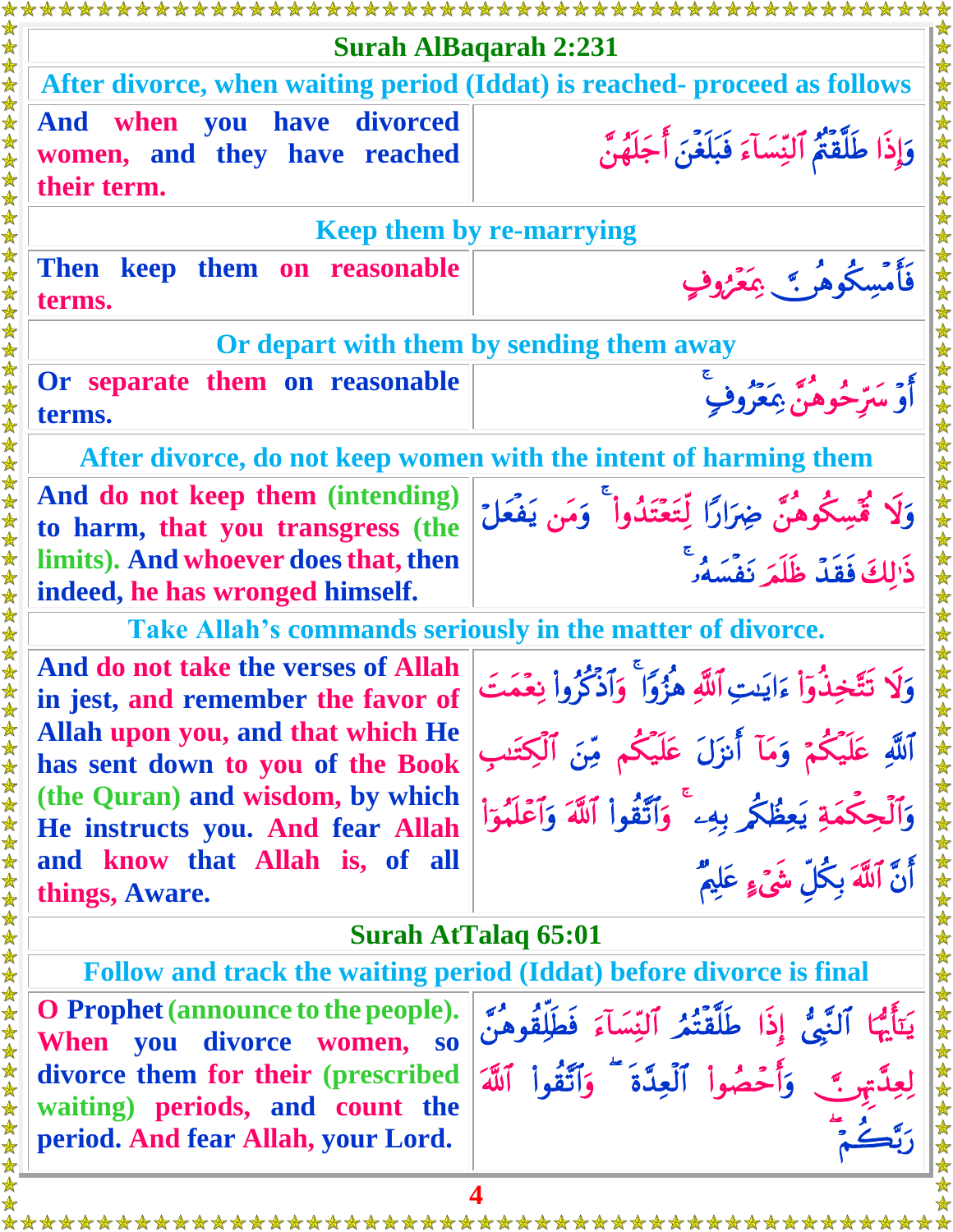**Do not force women out of their homes while in waiting period (Iddat) and in the process of divorce**

**Do not expel them out of their (husbands') houses, nor should they (themselves) leave, except in case they commit a clear indecency.** 



**Take Allah's commands seriously in the matter of divorce.**

**And these are the limits set by Allah. And whoever transgresses the limits set by Allah, then certainly he has wronged against his own self.** 

وَتِلْكَ حُدُودُ ٱللَّهِ ۖ وَمَن يَتَعَكَّ حُدُودَ ٱللَّهِ فَقَدَّ ظُلَّمَ نَفْسَهُ *وَ* 

**Being kind and fearing Allah - while in the process of divorce Allah may create of a situation of reconciliation**

**You know not, may be Allah will bring about after this a matter (of reconciliation).**

لَا تَدَّرِي لَعَلَّ ٱللَّهُ يَتَحَدِثُ بَعَّدَ ذَٰٰالِكَ أَمراً

## **Surah AtTalaq 65:02**

**Husband has permission to keep wife (by re-marrying her) or send her away after waiting period (Iddat) of divorce is over.**

**Then when they have reached their term, either retain them on reasonable terms, or part with them on reasonable terms.**



وَٱلْيَوْمِرِ ٱلْأَخِرِ ۖ وَمَن يَتَّقِ ٱللَّهَ يَجْعَلُ لَهُۥ مَحْرَجًا

**Two witnesses are needed while remarrying or departing**

**And call to witness two just men from among you, and establish testimony for Allah.** 



**Fear Allah and He will appoint a way out in the matter of divorce**

**This you are admonished with, whoever believes in Allah and the last day. And whoever fears Allah, He will appoint for him a way out.**

**5**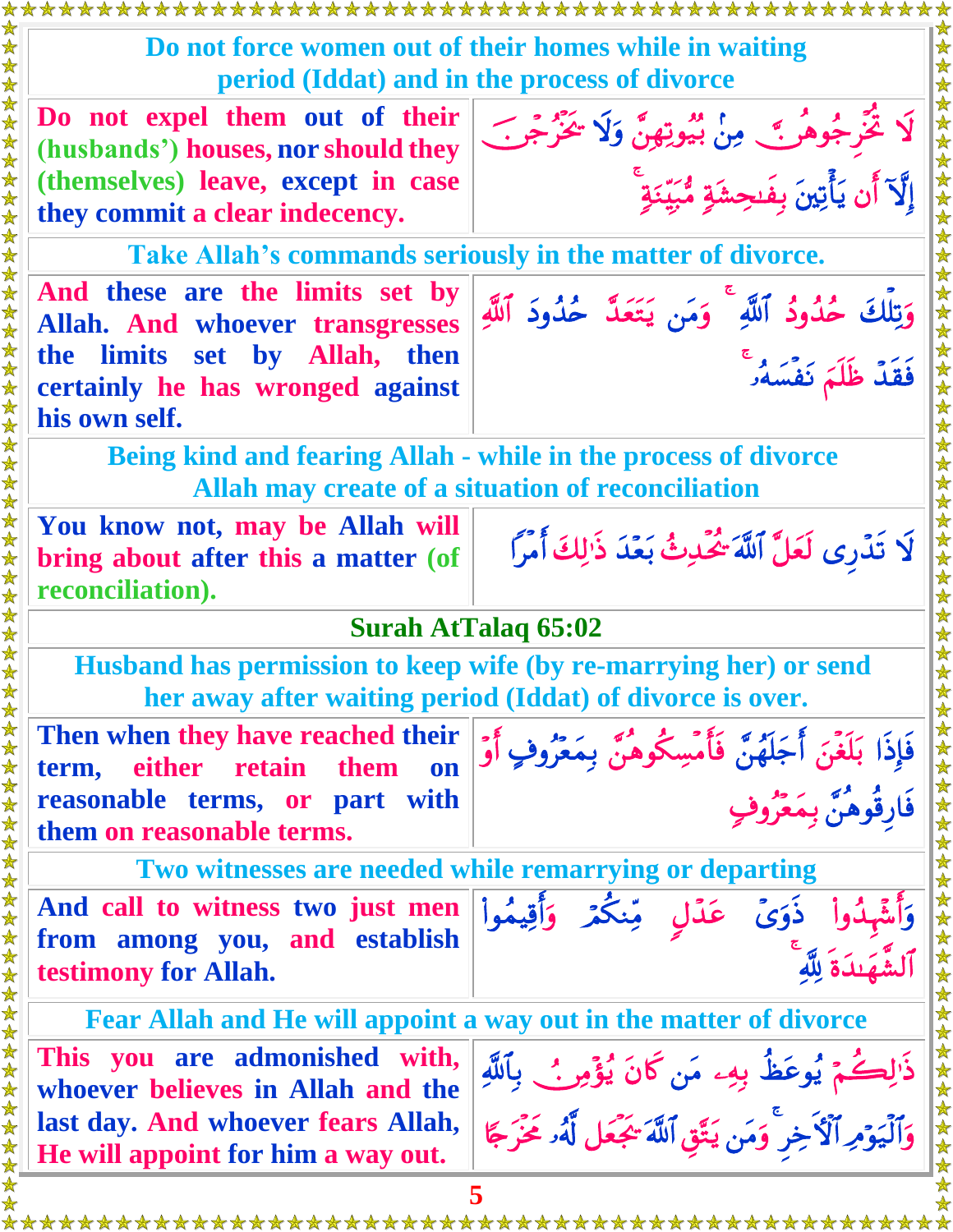|                                                                                                                                                                                                                                                | <b>Surah AlBaqarah 2:232</b>                                                                                                                                                                                                                  |
|------------------------------------------------------------------------------------------------------------------------------------------------------------------------------------------------------------------------------------------------|-----------------------------------------------------------------------------------------------------------------------------------------------------------------------------------------------------------------------------------------------|
| <b>Instructions from Allah to those relatives who try to stop divorced</b><br>woman from re-marrying to her former husband<br>(before third breakup of the marriage) or to a new husband                                                       |                                                                                                                                                                                                                                               |
| And when you have divorced<br>women, and they have reached<br>their term, then do not prevent<br>them that they marry their<br>husbands (former or new), when<br><b>they</b><br>agreed among<br><b>have</b><br>themselves on reasonable terms. | وَإِذَا طَلَّقَتُمْ ٱلنِّسَآءَ فَبَلَغَنَ أَجَلَهُنَّ فَلَا<br>تَعۡضُلُوهُنَّ أَن يَنكِحۡنَ أَزۡوَاجَهُنَّ إِذَا تَرَاضَوۡاْ<br>رورد بتأميروف                                                                                                 |
| This is instructed to him, who<br>among you believes in Allah and<br>the last day. That is more virtuous<br>for you, and purer. And Allah<br>knows, and you do not know.                                                                       | It is more virtuous and pure not to prevent re-marrying<br>ذَٰ لِكَ يُوعَظُ بِهِۦ مَن كَانَ مِنكُمْ يُؤْمِنُ بِٱللَّهِ<br>وَٱلۡيَوۡمِ ٱلۡۚ ۚ خِرۡ ۗ ذَٰ لِكُمۡ ۚ أَرۡكَىٰ لَكُمۡ وَأَطۡهَرُ ۚ وَٱللَّهُ<br>يَعْلَمُ وَأَنتُمْ لَا تَعْلَمُونَ |
| <b>Surah AlBagarah 2:241</b>                                                                                                                                                                                                                   |                                                                                                                                                                                                                                               |
| <b>Provision for divorced woman</b>                                                                                                                                                                                                            |                                                                                                                                                                                                                                               |
| And for divorced women is<br>a<br>provision that is reasonable, a duty<br>upon those who are righteous.                                                                                                                                        | وَلِلْمُطَلَّقَىتِ مَتَنعٌ بِٱلْمَعْرُوفِ ۖ حَقًّا عَلَى<br>أَنْقَسَبَ حَسَنٌّ بِٱلْمَعْرُوفِ ۖ حَقًّا عَلَى                                                                                                                                  |
| <b>Surah AlAhzab 33:49</b>                                                                                                                                                                                                                     |                                                                                                                                                                                                                                               |
|                                                                                                                                                                                                                                                | No waiting period (Iddat) for divorce if marriage did not consummate                                                                                                                                                                          |
| O those who believe, when you<br>marry believing women.                                                                                                                                                                                        | يَتَأَيُّهَا ٱلَّذِينَ ءَامَنُوٓاْ إِذَا نَكَحۡتُمُ ٱلۡمُؤۡمِنَتِ                                                                                                                                                                             |
| Then divorce them before that you<br>have touched them.                                                                                                                                                                                        | ثُمَّرَ طَلَّقَتُمُوهُنَّ مِن قَبَلِ أَن تَمَسُّوهُر بَّ                                                                                                                                                                                      |
| Then not for you is about them any<br>waiting term to count for them.                                                                                                                                                                          | فَمَا لَكُمْ عَلَيْهِنَّ مِنْ عِدَّةٍ تَعْتَدُّونَهَا                                                                                                                                                                                         |
| So provide for them and send them<br>off, a sending gracefull.                                                                                                                                                                                 | مَتِّعُوهِنَّ وَمَبّرٍ حُوهُنَّ مَبَرَاحًا جَمِيلاً                                                                                                                                                                                           |
| 6                                                                                                                                                                                                                                              |                                                                                                                                                                                                                                               |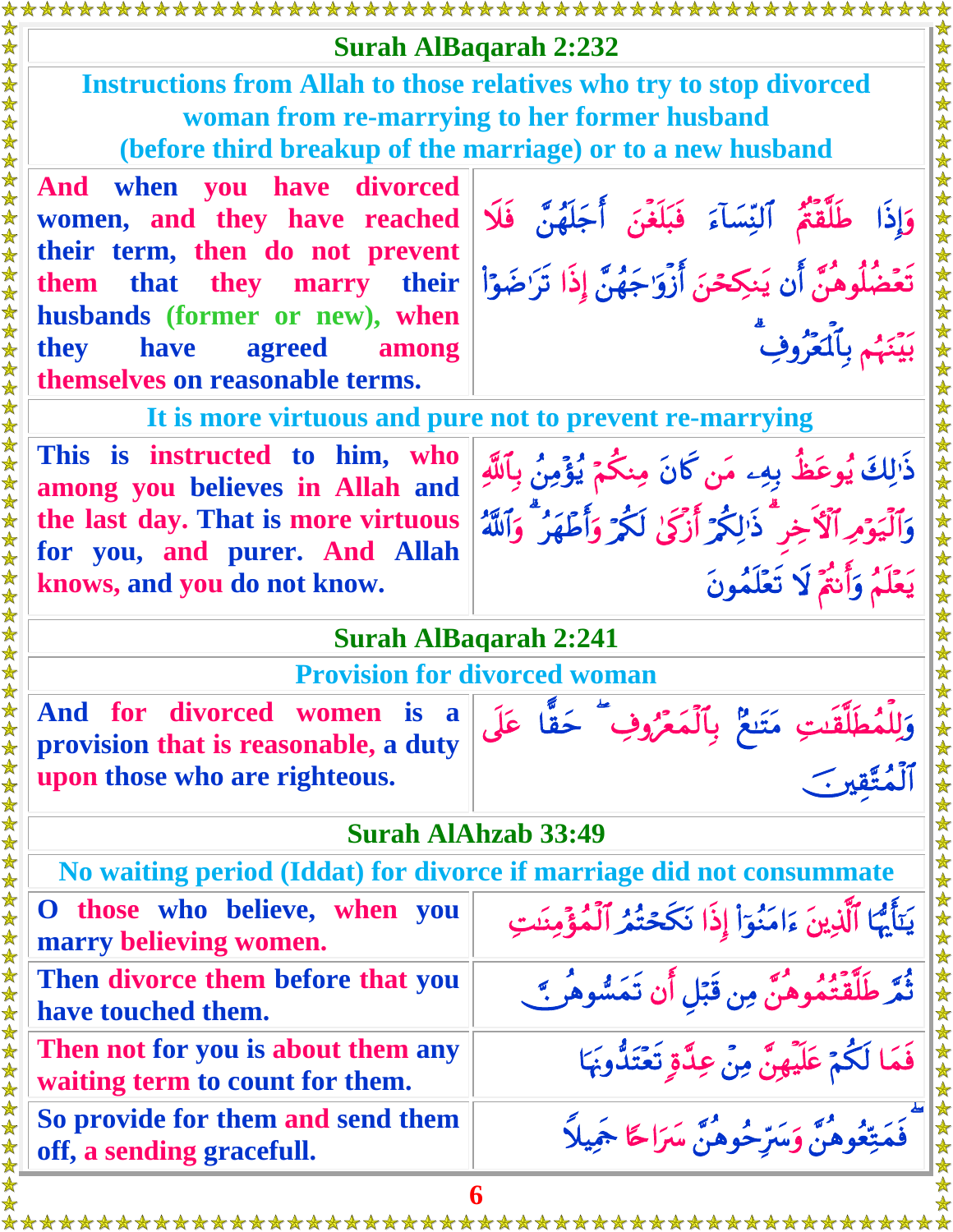| <b>Surah AlBaqarah 02:236</b>                                                                    |                                                                |
|--------------------------------------------------------------------------------------------------|----------------------------------------------------------------|
| Paying non-agreed mahar at divorce if marriage did not consummate                                |                                                                |
| (It is) no sin upon you if you<br>divorce women.                                                 | جُنَاحَ عَلَيْكُمْ إِن طَلَّقَتُمُ ٱلنِّسَآءَ                  |
| While you have not touched them.                                                                 | <b>مُ تَمَسُّوهُنَّ</b>                                        |
| Or you have (not) appointed for<br>them an obligatory bridal gift<br>(mahar).                    | وَّ تَفَرِضُواْ لَهُنَّ فَرِيضَةً                              |
| Then give them (a compensation).<br>For the wealthy according to his                             | وَمَتِّعُوهُنَّ عَلَى ٱلْمُوسِعِ قَدَرُهُۥ وَعَلَى ٱلْمُقْتِرِ |
| means, and for the poor according<br>to his means.                                               |                                                                |
| A provision that is reasonable. A<br>duty upon those who do good.                                | مَتَنعًا بِٱلْمَعْرُوفِ حَقًّا عَلَى ٱلْمَحْسِنِينَ            |
| <b>Surah AlBaqarah 02:237</b>                                                                    |                                                                |
| Paying agreed mahar at divorce if marriage did not consummate                                    |                                                                |
| And if you divorce them.                                                                         |                                                                |
| <b>Before that you touched them.</b>                                                             | ن قَبَل أَن تَمَسُّوهُنَّ                                      |
| While you have appointed for them<br>an obligatory bridal gift (mahar).                          | ضَنْعْرَ لَا                                                   |
| Then (give) half of that which you<br>appointed.                                                 |                                                                |
| <b>Except that they (women) forego</b><br>the right, or foregoes it he in whose                  | نْ يَعْفُونَ أَوْ يَعْفُوَاْ ٱلَّذِى بِيَدِهِۦ                 |
| hand is the contract of marriage.                                                                |                                                                |
| forego<br>And<br>t <sub>o</sub><br><b>is</b><br>nearer<br>to<br>righteousness. And do not forget | وَأَن تَعۡفُوٓا۟ أَقۡرَبُ لِلتَّقۡوَىٰ ۚ وَلَا تَنسَوُا۟       |
| kindness among yourselves. Indeed,<br>Allah is, of what you do, All Seer.                        | ٱلۡفَضۡلَ بَيۡنَكُمۡۚ إِنَّ ٱللَّهَ بِمَا تَعۡمَلُونَ بَصِيرُ  |
|                                                                                                  |                                                                |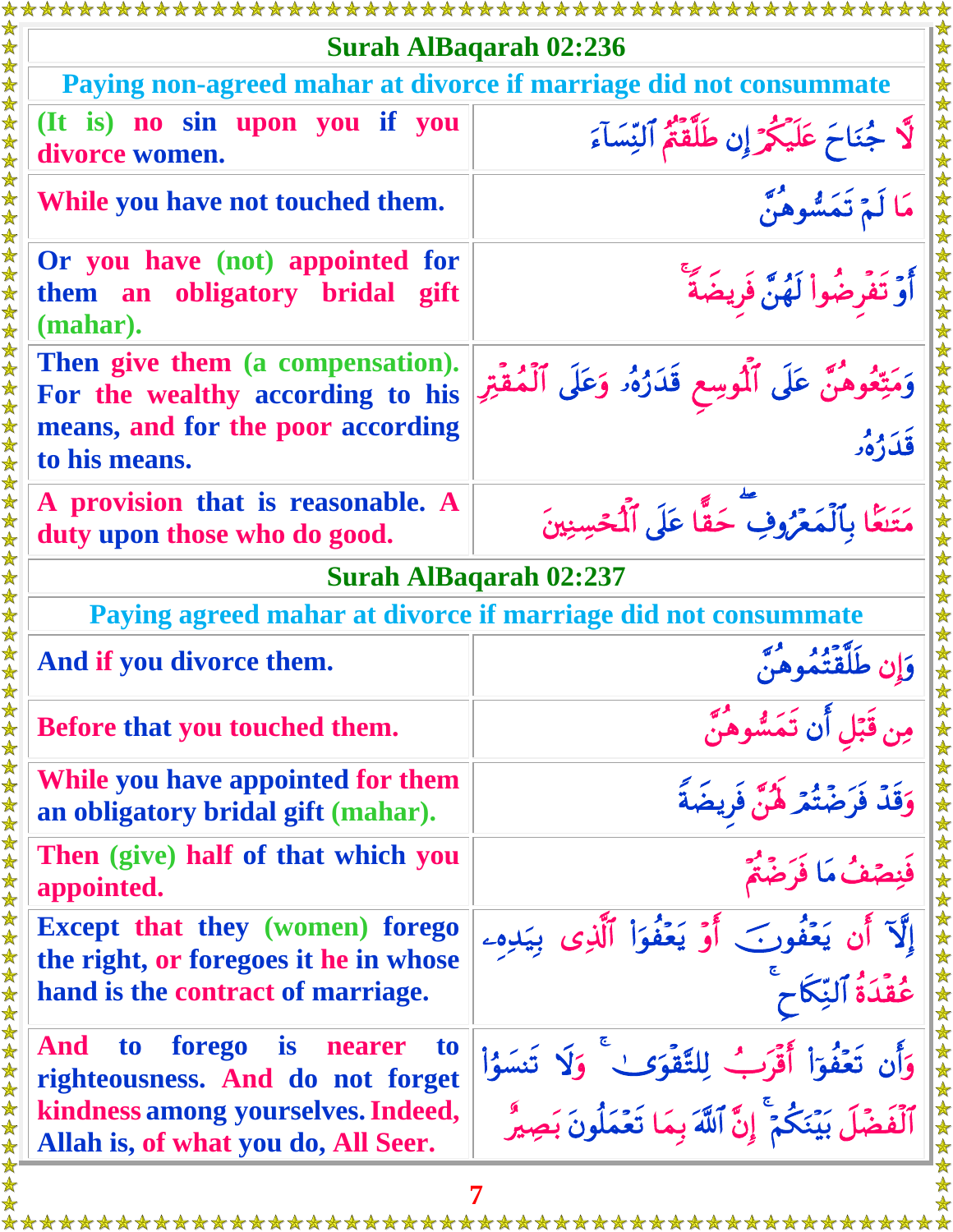**8 Surah AtTalaq 65:04 Waiting period (Iddat) in the case of the women without menstruation before divorce is finalized 4. And those who have despaired of menstruation among your women, if you are in doubt, then their (waiting) period is three months, and (also) those who have not menstruated yet.**  وَٱلتِّعِي پَيسَنَ مِنَ ٱلْمَحِيضِ مِن نَسَآيِكُمْ إِن أَرْتَبْتُمْ فَعِدٌّ ثُنُّ، ثُلُثَةُ أَشَّهُر وَأَلْتِفِي لَمْرَ  **Waiting period (Iddat) for pregnant women before divorce is finalized And for those who are pregnant, their term is when they deliver what they (child).** وَأَوْلَّتَ الْأَحْمَالِ أَجَلَّهُنَّ أَن يَضُعَنَ حَمَّلَهُنَّ **Fear Allah and He will make things easy in the matter of divorce And whoever fears Allah, He will make for him his matter easy.** وَمَن يَتَّق أَللَّهُ يَجْعَل لَهُ مِنَّ أَمْرُهِ يَسْرَأَ **Surah AtTalaq 65:06 Provide good lodging during waiting period (Iddat) Lodge them (in the waiting period) where you (yourselves) live, according to your means, and do not harm them, so as to oppress them.**  أَسْكِنُوهُنَّ مِنْ حَيْثُ سَكَنتُم مِّن وُجِّدِكُمْ وَلَا تَضَآرُوهُنَّ لِتُضَيَّقُواْ عَلَيْنَ **Spend on women if they are pregnant during waiting period (Iddat) before divorce would take place And if they are pregnant, then spend on them until they deliver what they carry.** وَإِن كُنَّ أَوْلَنتِ حَمَّلَ فَأَنفِقُواْ عَلَيْهِنَّ حَتَّىٰ يَضُعَنَ حمَّلَهُنَّ **Spend on women if they suckle the child after divorce Then if they suckle (the child) for you, then give them their dues, and confer among yourselves in kindness.**  وَأَتَمِرُواْ بَيْنَكُمْ بِمَعْرُوفِ

\*\*\*\*\*\*\*\*\*\*\*\*\*\*\*\*\*\*\*\*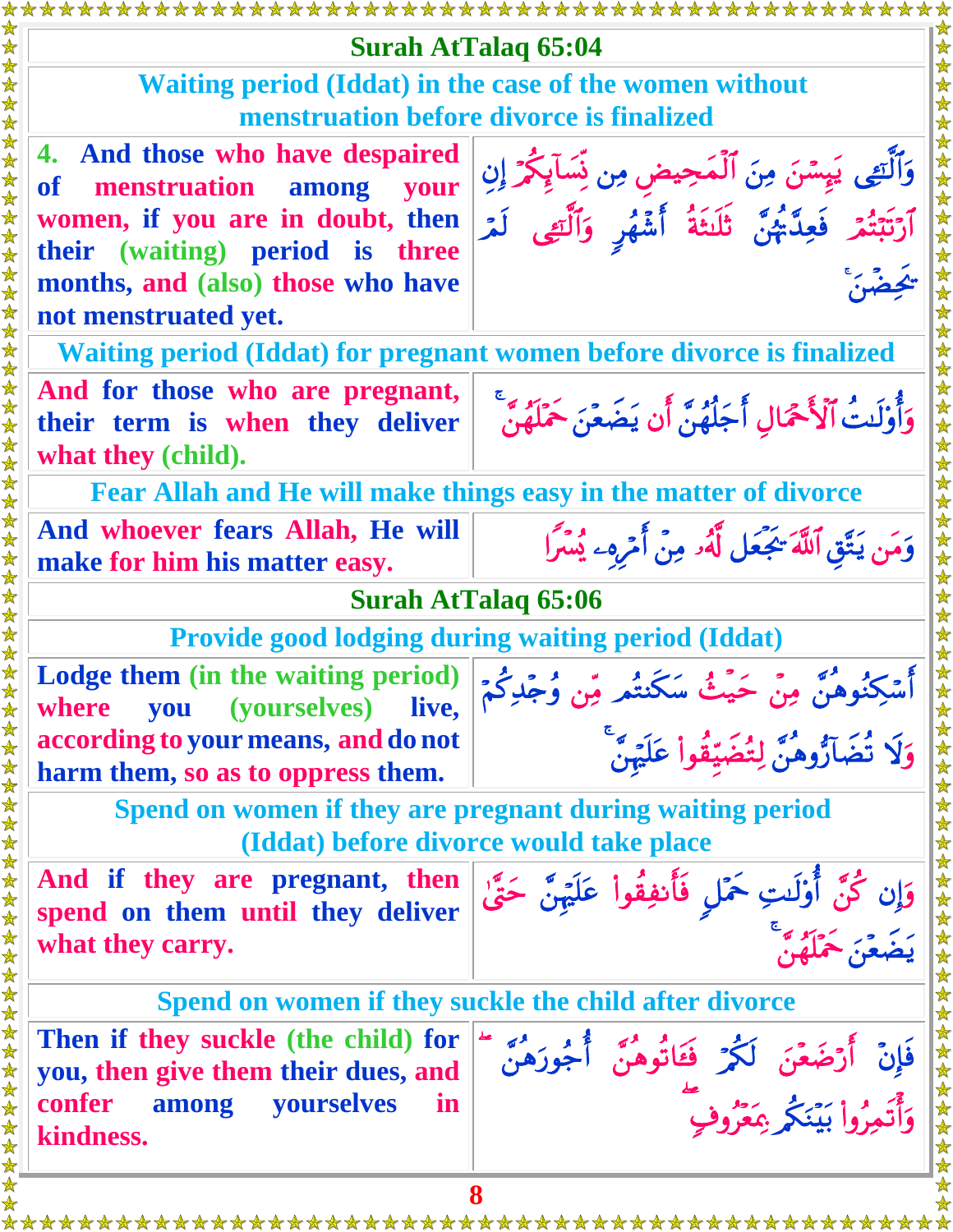|                                                                                                                    | Another woman can suckle the child after divorce                                                                    |
|--------------------------------------------------------------------------------------------------------------------|---------------------------------------------------------------------------------------------------------------------|
|                                                                                                                    |                                                                                                                     |
| And if you make difficulties (for<br>each other) then would suckle him<br>another (woman).                         | وَإِن تَعَاسَرَةٌ فَسَتَرْضِعُ لَهُ َأَخْرَىٰ                                                                       |
|                                                                                                                    | <b>Surah AtTalag 65:07</b>                                                                                          |
| Spend on the divorced wife during pregnancy and child suckling                                                     |                                                                                                                     |
| Let him spend, the one with means,<br>according to his means.                                                      | لِيُنفِقَ ذُو سَعَةٍ مِّن سَعَتِهِۦ                                                                                 |
| And he, upon whom is restricted<br>his provision, so let him spend<br>from what Allah has given to him.            | وَ مَن قُدِرَ ۚ عَلَيْهِ رِزْقُهُ ۚ فَلَّيُنفِقَ مِمَّآ ءَاتَنهُ<br>بهم<br>الله                                     |
| Does not burden Allah a person<br>beyond what He has given him.                                                    | لَا يُكَلِّفُ ٱللَّهُ نَفْسًا إِلَّا مَآ ءَاتَنهَا                                                                  |
| <b>Obey Allah's commands and He will make things</b>                                                               |                                                                                                                     |
| easy in the matter of divorce                                                                                      |                                                                                                                     |
| Soon will bring about Allah, after<br>hardship, ease.                                                              | سَيَجْعَلُ ٱللَّهُ بَعْدَ عُسْرِ يُسْرًا                                                                            |
|                                                                                                                    | <b>Surah AlBaqarah 2:233</b>                                                                                        |
| Divorced parents' responsibilities for the child<br>女女女女女女女女女女女女女女女女女女女女女女女女<br>女女女女女女女女女女女女女女女女女                  |                                                                                                                     |
| (divorced) mothers<br>shall<br>And<br>nurse (breastfeed) their children                                            | وَٱلْوَ'لِدَ'ثُ يُرۡضِعۡنَ أُوۡلَـٰدَهُنَّ حَوۡلَيۡنِ كَامِلَيۡنَ ۖ<br> <br>  لِمَنۡ أَرَادَ أَن يُمَّ ٱلرَّضَاعَةَ |
| two complete years, for whoever<br>intends that he complete the nursing.                                           |                                                                                                                     |
|                                                                                                                    | <b>Father's responsibility to provide for divorced mother during nursing</b>                                        |
| And upon the father of the child is<br>their (mothers') provision and their<br>clothing on a reasonable basis.     | وَعَلَى ٱلۡوَلَٰوِدِ لَهُۥ رزَقُهُنَّ وَكِسۡوَيَّهُنَّ بِٱلۡعَرُوفِ                                                 |
| Divorced father and mother should not be burdened<br>beyond their means during child suckling                      |                                                                                                                     |
| No burden should there be upon<br>soul beyond its capacity. No<br>$\mathbf{a}$<br>harm should there be to a mother | لَا تُكَلَّفُ نَفْسٌ إِلَّا وُسْعَهَا ۚ لَا تُضَاَرَ وَالِدَةُ                                                      |
|                                                                                                                    |                                                                                                                     |